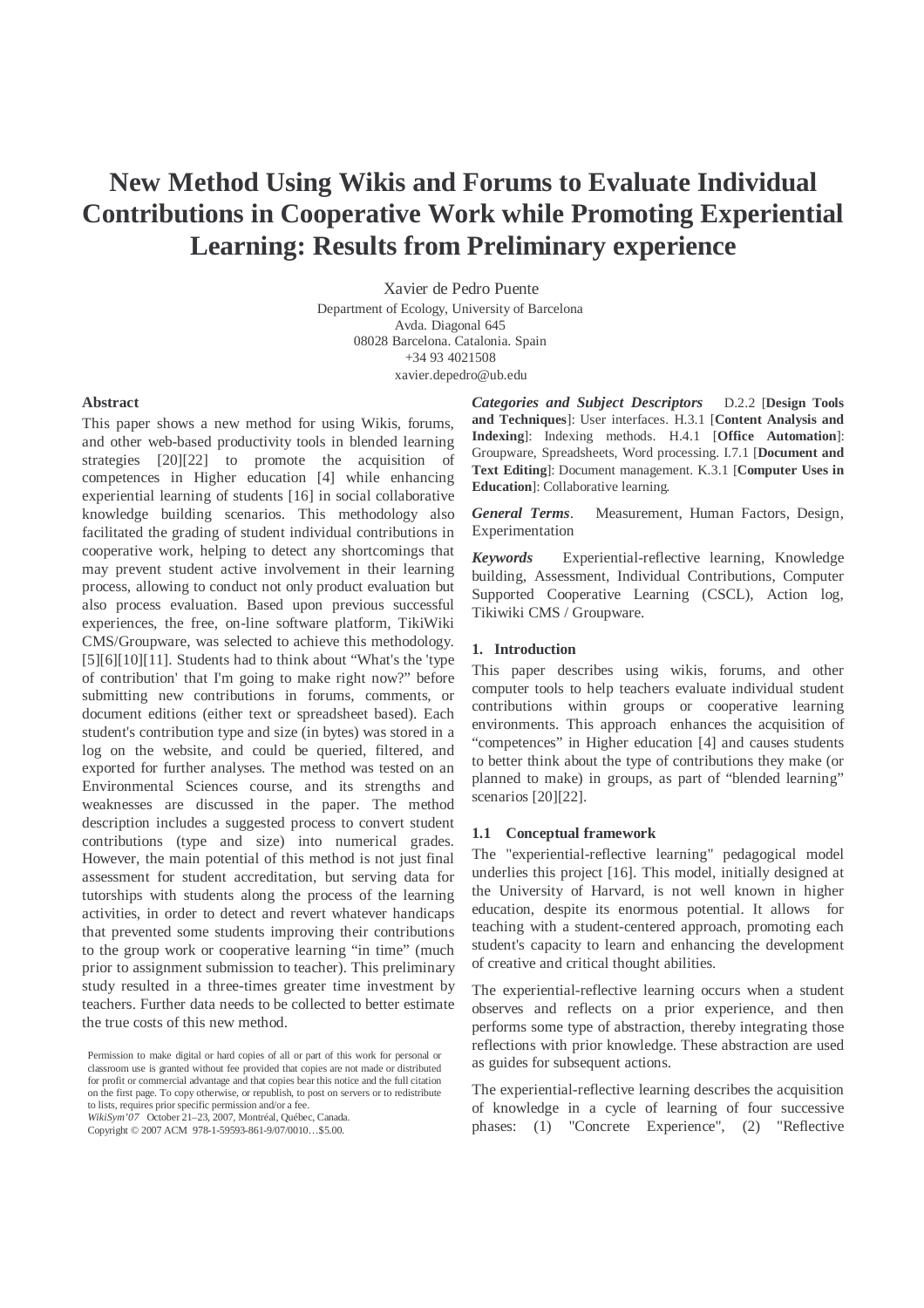Observation", (3) "Abstract Conceptualization", and (4) "Feedback or Active Experimentation".

Kolb's model of these four phases is a simple description of the learning cycle that shows how the experience (1) is translated through the reflection (2) into concepts (3), that, in turn they are as guidelines for feedback or active experimentation, and ultimately to plan new experiences or create alternate actions(4). In this method, the processing of concepts, competences and acquiring of attitudes is understood from the point of view of the students.

In the experiential-reflective cycle, students are asked to define the type of contribution they made (or are making), when they interact with their companions (when discussing or editing documents). Students agreed that the community does help them learn more and faster [2]. They were also more conscious of contributions they made (and of what type), since these contributions were the basis by which they were going to be evaluated. Additionally, they were required to be self-motivating in order to make significant contributions to the electronic discussions or when editing a group document. Our premise was, by helping students be more conscious of its own learning process, they can obtain better learning results [18].

Therefore, our objectives were to: (a) Stimulate the experiential-reflective learning of students by forcing them to answer the question "*What type of contribution is the one that I am going to do – or I am doing – myself right now?*"; and (b) Assist teachers in assessing the individual contributions of students, both individual and collaborative, when the teacher was not present during the contribution.

#### **1.2 Computer tools to support the project**

Recent years have seen a significant increase in the use of computer tools for collaborative work in university educational environments [12][6][1]. In this process, the problem is used to be located at the learning of the tool, in a first instance. This comprises from forums usage to spaces like "Wikis" [3][8][9], including more complete environments as the corresponding to the e-portfolios [11]. And most students are not used to them at all yet.

After introducing students to these computer tools, it becomes important to ensure that each student's contribution is not based upon simply copying and pasting information from other sources. Additionally, students should use the tools to explore and contrast opinions, not merely list them. Although computer tools can help students take a more active role in collaborative construction, simple participation by using these tools does not guarantee learning and the construction of knowledge [23]. Teachers also tend to miss the more elaborate contributions; those that involve complex interactions in which doubts are expressed, problems & suggestions are proposed, and the participants use prior information to develop new hypothesis and alternatives.

An additional, more difficult problem, may arise: monitoring and evaluating students' activities [14][21], beyond a simple log of students connections, which pages they have seen, or documents downloaded [17]. Indeed, the teacher that develops an activity of social knowledge building with these tools [10], can be found in a complex situation by the own nature of these tools which are not ready for such uses.

## **2. Methods**

#### **2.1 Teaching scenario**

This method was studied using the 2005/06 course, "Evaluation of Environmental Impact", from the 6th semester of Environmental Sciences degree at University of Barcelona, Spain (http://uniwiki.aia06.ourproject.org). The course contained 52 registered students, divided into groups of 20, 19 and 13 students (groups T1, T3 and T4, respectively). The author of this paper served as the teacher for groups T3 and T4. Only results for group T3 are included in this paper, since there seemed to be no relevant differences between both groups.

The project developed in the practical classes of this subject (3 credits out of 9 when including theory). Students were required to integrate knowledge obtained from prior university degrees or from their own experiences. The assignment for each group was to collaboratively create a document that relates to a system of environmental management, such as an environmental audit or a plan of environmental improvement (these examples were used by a previous course and this course, respectively).

This work comprised 30% of each student's final grade for the class. The work shown here was from January until July 2006, and included some meetings in person with students (1 meeting in weeks 2, 5, 8 and 12) as well as days of autonomous work, from weeks 2 to 11 (Figure 1).



**Figure 1. Action plan of the eyewitness sessions with students and faculty. For more information, see text.**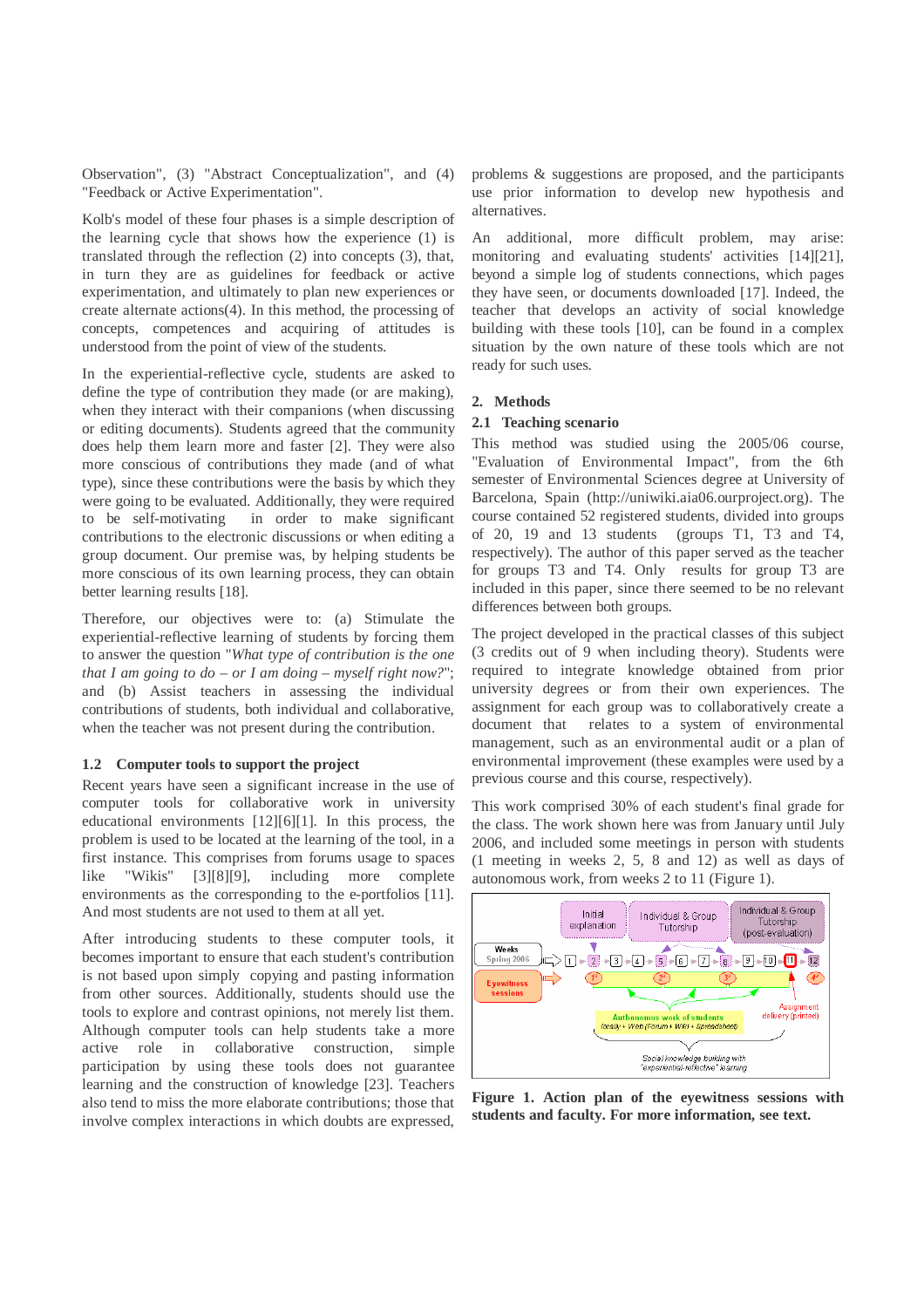Students were requested to choose one or more contribution type, from a semi-closed lists (Table 1). They could also suggest new contribution types to be added to the list during the first weeks of the course, if teachers agreed.

| Table 1. List of "contribution types" used in the project. |  |
|------------------------------------------------------------|--|
| ("I" stands for Contribution importance in evaluation;     |  |
| the more asterisks, the greater relative importance)       |  |

| I      | Contribution<br>type                                    | <b>Description</b>                                                                                                                                                                                 |
|--------|---------------------------------------------------------|----------------------------------------------------------------------------------------------------------------------------------------------------------------------------------------------------|
|        | Others (report)                                         | Other contribution type not listed in the<br>menu at present (report which one<br>to<br>teachers)                                                                                                  |
| *      | Organizational<br>aspects                               | Proposals and other questions related to<br>the organization of the work<br>team,<br>scheduling                                                                                                    |
| $\ast$ | Improvements<br>in markup                               | Improvements in markup, spelling, etc.<br>(bear in mind that final document quality<br>for printing (nicer tables, paginated table<br>of contents, page markup) will<br>be<br>performed at the end |
| *      | Support<br>requests                                     | questions, help requests, etc.<br>Simple<br>without too much making of previous<br>information                                                                                                     |
| **     | Help partners                                           | Help group or course mates who asked<br>questions, requested support, formulated<br>doubts, etc. (group or course forum)                                                                           |
| **     | <b>New</b><br>information                               | New information has been added to text or<br>discussion                                                                                                                                            |
| ***    | <b>New</b><br>hypotheses                                | New hypothesis has been prepared from<br>preexisting information, and possibly,<br>some new information (if so, mark option<br>New information 'also)                                              |
| ***    | Elaborated<br>questions and<br>new routes to<br>advance | Elaborated questions and new ways to<br>move forward in the work which they were<br>not taken into account previously (not just<br>simple questions or elementary requests of<br>support)          |
| ***    | Synthesis /<br>making of<br>information                 | Synthesize or refine<br>speech<br>with<br>preexisting information                                                                                                                                  |

# **2.2 Technology deployed**

Tikiwiki CMS/Groupware v1.10 (http://tikiwiki.org, from now onwards, "Tiki") was used as the Web platform to support not eyewitness group activity from students, following other previous successful experiences [5][6][8][9][10][11]. Tiki is feature rich and versatile enough to produce the desired learning environment. Main used features were Wikis [3] with their Plugins, Forums, Comments and Spreadsheets with Contribution feature activated on all of them, on the student side, and Action log, in addition, on the teacher side. Other authors have explored other ways of using Wikis in education [6][19] and in other fields [13], but the methodology used in this experience is a novel approach that had never been applied up to date.

Because it would be difficult for such a large group to meet in person and fully discuss every single issue that may arise during the 10-week period, students were encouraged to use the web platform to create and edit the document they had to write, and to maintain discussions by using forums or comments on Wiki pages (Figure 1). For each new message that students made, they had to select the contribution type(s) (Table 1) from a form, that best identified their message. Similarly, when editing a Wiki page, Tiki spreadsheet or adding comments to any other object such as file galleries and image galleries, students were shown a similar form to identify the contribution type (Figure 2).



Information detailing each student's contribution (type/s and size), was recorded in the Tiki action log, and types could be re-associated by the teacher, if necessary. **Figure 2. Example of Wiki page at edition time, where a box with multiple selection of "Type of contribution" is observed in the lower part, and a help icon on its right ( ) with an emerging explanatory pop up box.**

# **2.3 Numerical measurement of individual contributions in cooperative group work**

Knowing both type and size of contributions provides an initial method of valuing each student's contribution.

However, using size by itself has the limitation of not evaluating the quality of each student's contribution. Although two students can each include 5 kilobytes of "synthesis of the information", (recorded as the same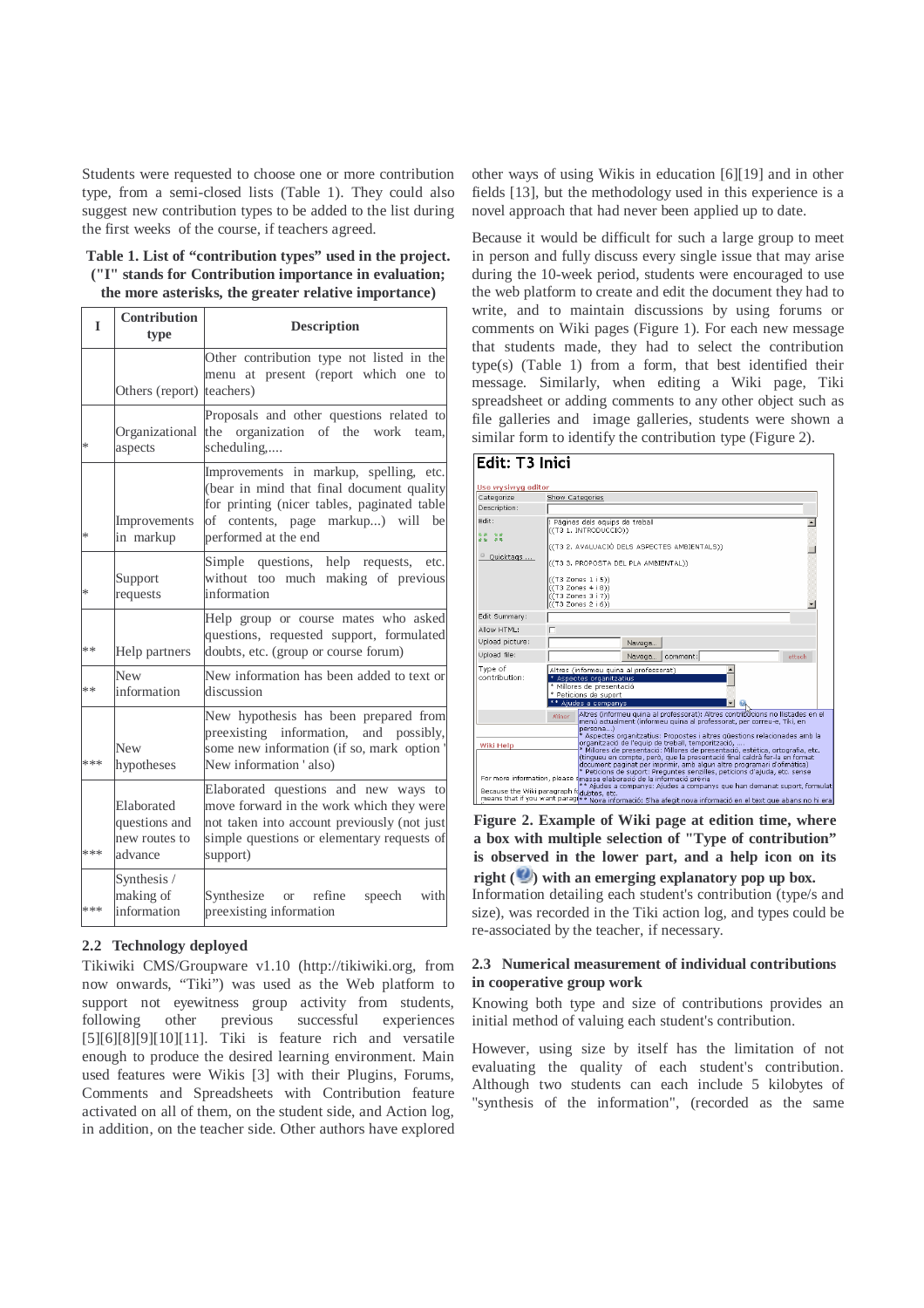quantity and quality of contribution for both of them), one contribution could be more elaborate than the other.

As in the use of any technology, this computer-mediated methodology should not be a substitution of evaluation by teachers. Rather, it can be used to assist teachers in their evaluation and grading of students. And if reflection of students is stimulated concerning their individual contribution types (and which ones are the most valued, according to the objectives of the course), as in this case, therefore it is more probable that students learn more and better, through their experiential-reflective learning cycle. They are more conscious about what they do know, or the abilities they already execute without difficulties, and about what they do not know or have not acquired yet.

Each student's final grade was determined by multiplying the group grade by an individual weighting factor for each evaluation criterion (Table 2). This procedure allows teachers to have an extensive range of learning evidences, that include as much the process as the final product, with variety of focus, contents, methods and instruments, as it is recommended in the European Space of Higher Education.

The group grade was determined by the overall quality of the final product delivered to the teacher – a document with the printed version of the assignment --, as well as the teacher's impression of how well the group functioned.

The weighting factor took into account the order of magnitude of the total bytes added and deleted by each student, respect the average on order of magnitude for the same criterion considering all the working group, so that it ranged from zero to 1. The order of magnitude was calculated from decimal logarithms, since the result indicates if contribution size was in terms of bytes, tenths of bytes, hundreds of bytes, kilobytes, ...

## **3. Results and discussion**

## **3.1 Contributions in groups**

Students of group T3 carried out contributions, in general, for the entire 10 week period, in order to add new information, synthesize it and discuss organizing aspects, including some modifications to improve the presentation of the content along the process, by order of greater to smaller quantity of information contributed or suppressed.

The average  $(± standard error)$  contribution size by student in the 10 weeks in total was  $15.8 \pm 3.0$  kb for group T3, and  $13.1 \pm 3.9$  kb for group T4. As for the suppressions of content, the averages were  $4.8 \pm 1.2$  kb and  $3.4 \pm 1.2$  kb, for groups T3 and T4, respectively. These numbers don't include information from the last edition work by the person with the editor-in-chief role.

This person exported the final content from the Wiki into a word processing program, in order to paginate the final paper, including headers and footers, paginated table of contents, spelling and grammar checking, etc. This was taken into account manually by teacher, since it was not logged in database (Table 2).

**Table 2. Evaluation criteria, estimation methods and grading percentage. "(***P***)"** *(Process):* **information was obtained from discussion and document edition time; "(***FP***)"** *(Final Product):* **from printed final document (students wrote their names where they contributed)** 

| <b>Criteria</b>                                        | <b>Estimation method</b>                                                                                                                                                                                                                                                                                                          | $\frac{0}{0}$ |
|--------------------------------------------------------|-----------------------------------------------------------------------------------------------------------------------------------------------------------------------------------------------------------------------------------------------------------------------------------------------------------------------------------|---------------|
| Teamwork                                               | $(P)$ : Sum of sizes of all contribution<br>types                                                                                                                                                                                                                                                                                 | 15            |
| Synthesis $&$<br>clarity of<br>information             | $(P)$ : Statement (corrected) of<br>students, and sum of sizes of specific<br>contribution type ("*** Synthesis /<br>making of information")                                                                                                                                                                                      | 30            |
| Quantity &<br>quality of<br>contributed<br>information | (a) $(P)$ : Statement (corrected) of<br>students and sum of sizes of related<br>contributions types ("** New<br>Information", "*** New hypothesis", "***<br>Synthesis / making of information"), and<br>(b) $(FP)$ : Revision by teachers of<br>individual attribution statements of<br>each section at final printed<br>document | 40            |
| Formal<br>quality of<br>work                           | (a) $(P)$ : Statement of the students and<br>specific contribution size and type ("*<br>Improvements of presentation"), and<br>(b) $(FP)$ : Arbitrary scoring by<br>teachers to last work by editors-in-<br>chief to final document prior to<br>printing                                                                          | 15            |

## **3.2 Individual contributions**

In general, the individual contribution from each student was very diverse, as expected in group works, oscillating from people that contributed with modifications from the order of magnitude of 50 kb of text (Figure 3, for group T3, which corresponds to more than 3 times the average of all the students), to others that were below 5 kb of content (a third of the average).

However, few students formulated new hypothesis, or elaborated questions or comments which supposed new ways to move forward, or that supposed solutions to new situations that they did not know how to initially confront.

Nearly all students contributed (either through discussions in forums or through document editions), but only between a third and the half of them (for the groups T3 and T4,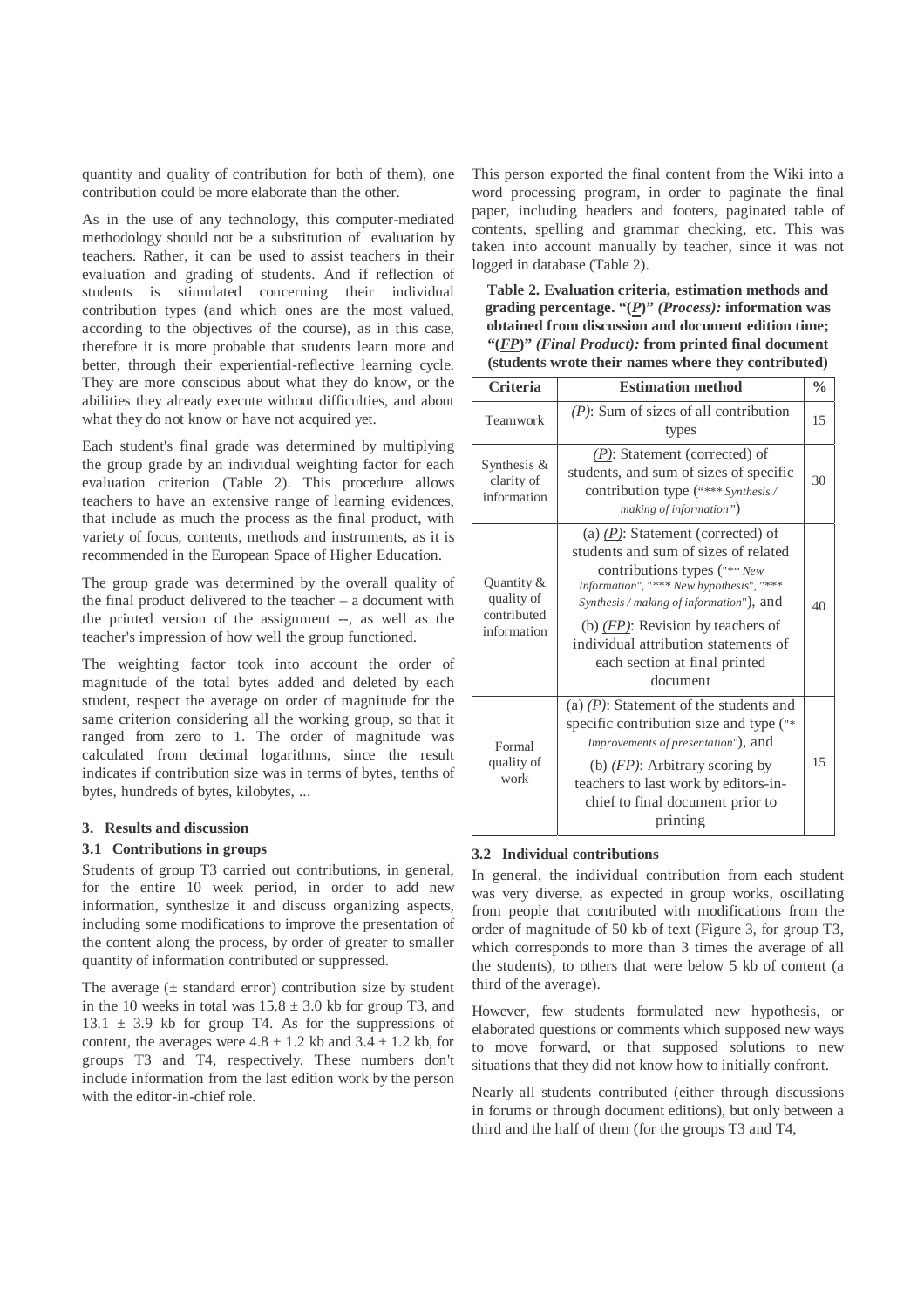

**Figure 3. Contributions as additions of content, in bytes for group T3, for the whole period of 10 weeks. Same type of graph existed for deletions of content (not shown).** 

respectively) contributed notably to the prior information added by themselves or their mates.

This result is low, but satisfactory when compared to the earlier year: the same students made even fewer contributions according to their teacher [Pilar López, personal communication]

## **4. Conclusions**

#### **4.1 Strengths and weaknesses**

#### *4.1.1 Strengths*

This methodology: (a) allows the students to participate in their own learning process, giving them greater opportunities for self-regulation of their effort invested to develop the specific and cross competences; (b) allows teachers to have quantitative data to characterize the contributions of each individual of a work group [15]; (c) means a substantial improvement respect to traditional methodologies in the ability to evaluate student learning when teachers are not eyewitness of the activities; (d) facilitates the personalized tutorship "in time" so each student can realize what aspects he/she has adequately developed, what other aspects have not been adequately developed (and remedy can be put in time); (e) allows teachers to distribute more homogeneously in time the task to supervise, validate or correct and feedback to students.

## *4.1.2 Weaknesses*

This methodology also released other aspects that may be considered weaknesses of the system. This methodology: (a) computes "quantity" of contributions (sum of bytes added, sum of bytes deleted) but it does not appreciate the intrinsic quality of the edited text. Therefore, the critical reading, validation and appraisal of students contributions by teachers is necessary; (b) can be inadequate if it is used to promote "police control" of students actions. The main potential of this method is not just in the final evaluation for student accreditation, but in serving data for tutorships with students along the process of the learning activities, in order to detect and revert whatever handicaps that prevented some students improving their contributions "in time" (prior to assignment submission to teacher); (c) could have some students who refuse to use it, if they previously have had a negative experience with Wikis. This may be, due to lack of adequate prior instruction about the best practices for using Wikis. [7]; (d) requires that teachers dedicate more time to the evaluation of the student contributions (type and sums of sizes). In our case, this required three times the amount of time to evaluate (only) the final product of a person or group without taking into account the whole process prior to printing [13]. This educational methodology might suppose between the two and three fold the time invested by the teacher in global for all the associated activities with the subject: preparation, development (eyewitness classes, tutorships, other duties), evaluation and trips. Further data from new study cases needs to be collected to better estimate the costs of this new information.

# **Acknowledgments**

Thanks to: Sylvie Greverend, for coding; Marc Laporte, for encouraging to attend this conference; Rick Sapir and other 3 anonymous reviewers for improvements to the text; all TikiWiki community for their great work and support with this powerful and versatile software; the "Experientialreflective learning" workgroup in 2006 at the Institute of Education Sciences, University of Barcelona, for feedback, and Maria Rieradevall for Mentoring; Postgrade in University Teaching Specialization, for facilitating this work through its project; University of Barcelona Program of Improvement and Innovation in Teaching (Ref. 2005PID-UB/27), for funding the related project (http://gclub.ub.es/awikiforum/); and university mates in previous projects for feedback.

#### **References**

- [1] Alier, M. 2006. Lions and Tigers and Wikis, Oh My!. *MoodleZine*, July 2006.
- [2] Chang, C. C., 2003. Towards a Distributed Web-Based Learning Community*. Innovations in Education and Teaching International*, 40 1.
- [3] Cunningham, W., 1998. The wiki wiki web. WWW. http://c2.com/cgi/wiki?WikiWikiWeb (Visited: September 15, 2004).